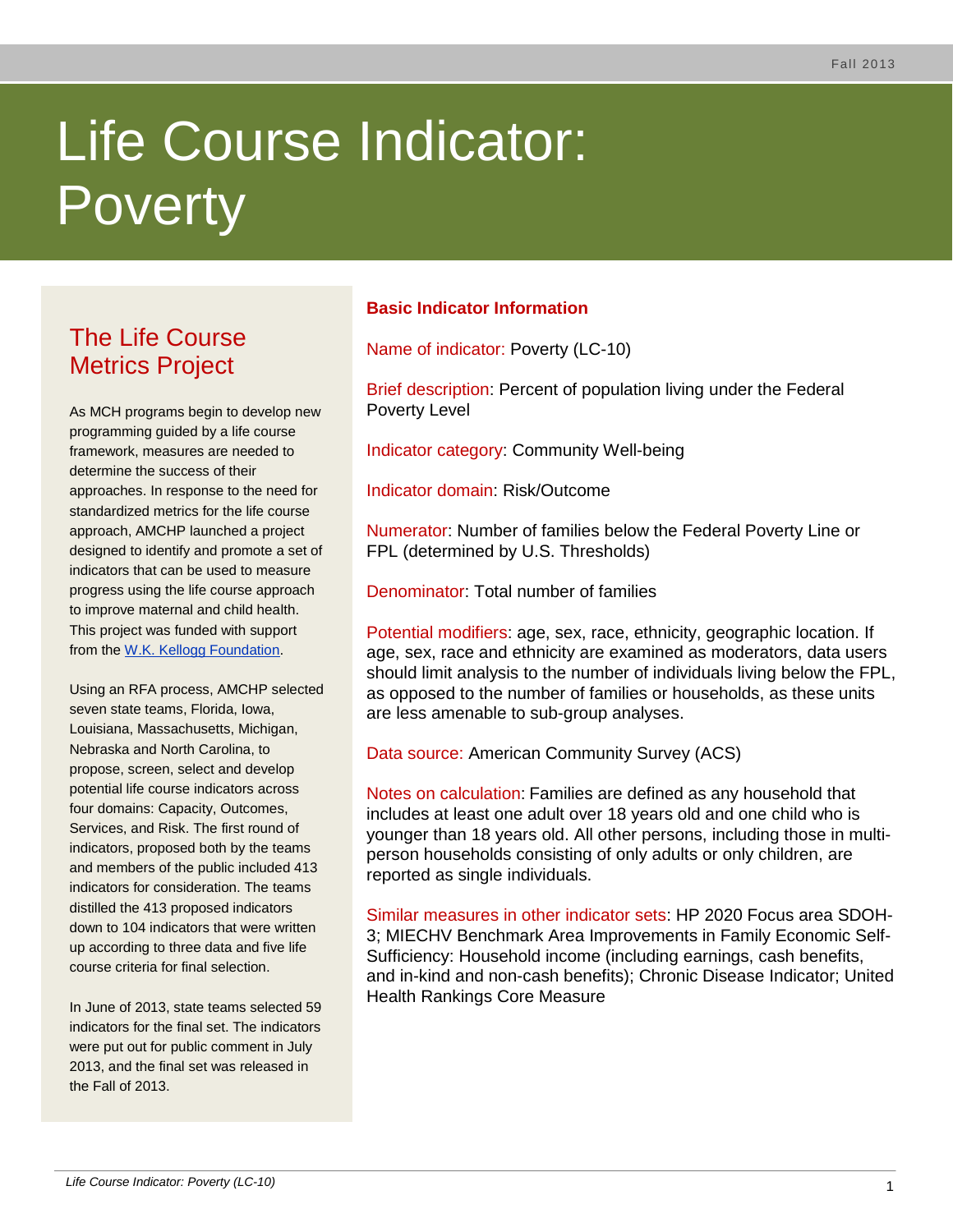### **Life Course Criteria**

#### *Introduction*

Poverty is associated with health deficits over the life course, particularly when the individual was exposed to high levels of concentrated disadvantage early in life. Poverty is widely regarded as a driver of increased morbidity and mortality in the United States, and the relationship between poverty and reduced health is likely cyclical. Concentrated disadvantage, poverty, and socioeconomic position (SEP) are all very similar markers. While poverty is consistently linked to a host of health outcomes, it may not fully capture the synergistic composite of social factors that mark spatial disadvantage, or the qualitatively distinct aspect of growing up in truly disadvantaged neighborhoods [\(8\)](#page-4-0). This narrative focuses on poverty and SEP given their overlapping and often inseparable conceptual foundation and serves as a complement to the narrative for the concentrated disadvantage life course indicator.

Poverty is consistent with life course science because it has significant effects both at "critical periods" of development (infancy and parental socioeconomic position, for example) and throughout life through cumulative burden. Across the entire life course, poverty is associated with cognitive function, depression, health behaviors, and diabetes risks. Poverty also is transmitted across generations. Children growing up in impoverished homes are more likely to lack resources and opportunities that promote resilience to the adverse impact of the stressors of poverty throughout the life span.

#### *Implications for equity*

Poverty, or being poor, is defined as living in conditions that are both below the conditions of the average citizen and deemed as socially unacceptable [\(1\)](#page-4-1). The gap between rich and poor (or income inequality) has remained wide, and this gap may be increasing in certain areas [\(7\)](#page-4-2). The federal poverty guideline for a family of four in the 48 contiguous states and D.C. was \$22,050 in 2010 and \$22,350 in 2011. There are clear disparities in poverty across racial and ethnic groups. In 2010, 27.4 percent of blacks and 26.6 percent of Hispanics were poor, compared to 9.9 percent of non-Hispanic whites and 12.1 percent of Asians [\(4\)](#page-4-3). Poverty rates are highest for families headed by single women, particularly if they are black or Hispanic. In 2010, 31.6 percent of households headed by single women were poor, while 15.8 percent of households headed by single men and 6.2 percent of married-couple households lived in poverty [\(4\)](#page-4-3).

There also are differences between native-born and foreign-born residents. In 2010, 19.9 percent of foreign-born residents lived in poverty, compared to 14.4 percent of residents born in the United States. Foreign-born, non-citizens had an even higher incidence of poverty, at a rate of 26.7 percent.

Children represent a disproportionate share of the poor in the United States; they are 24 percent of the total population, but 36 percent of the poor population. In 2010, 16.4 million children, or 22.0 percent, were poor [\(4\)](#page-4-3). The poverty rate for children also varies substantially by race and Hispanic origin, similar to adult disparities.

SEP, including poverty, is seen as a common social stratification, and its implications for equity are numerous. On a social level, the levels of prestige across SEP are inversely associated with mortality. On a psychosocial level, SEP is inversely associated with adverse behaviors such as drug use across all ages and bullying in children. On an environmental level, exposures to asthma triggers, hazardous waste, lead particulates, and air pollution are all more common in areas with greater poverty. With respect to health disparities, SEP has implications in HIV diagnosis rates, cardiovascular disease (CVD) risks, body mass index (BMI), cancer diagnoses and treatments, general practitioner and follow-up visits, physical activity, diet, and diabetes incidence. A complex relationship exists between health, gender and racial discrimination, and SEP; nonetheless improvements in poverty status may have major health benefits. Evidence has shown that moving an individual out of a high-poverty area to a low poverty area does result in some improved outcomes, such as improved mental health, indicating that the effect of poverty on an individual is not necessarily permanent [\(17\)](#page-4-4).

#### *Public health impact*

Socioeconomic factors such as poverty have been proven to act cumulatively over a lifetime to impact health [\(3\)](#page-4-5). While the association between health and wealth is well-established, the direction between the two factors is less so. Literature suggests that the relationship is bidirectional. Poverty has a tremendous impact on health, not only through material resources, e.g., access to care and healthy food, but through its psychological and psychosocial impact on health and behavior of individuals and their communities. Poverty also has been shown to be related to reduced educational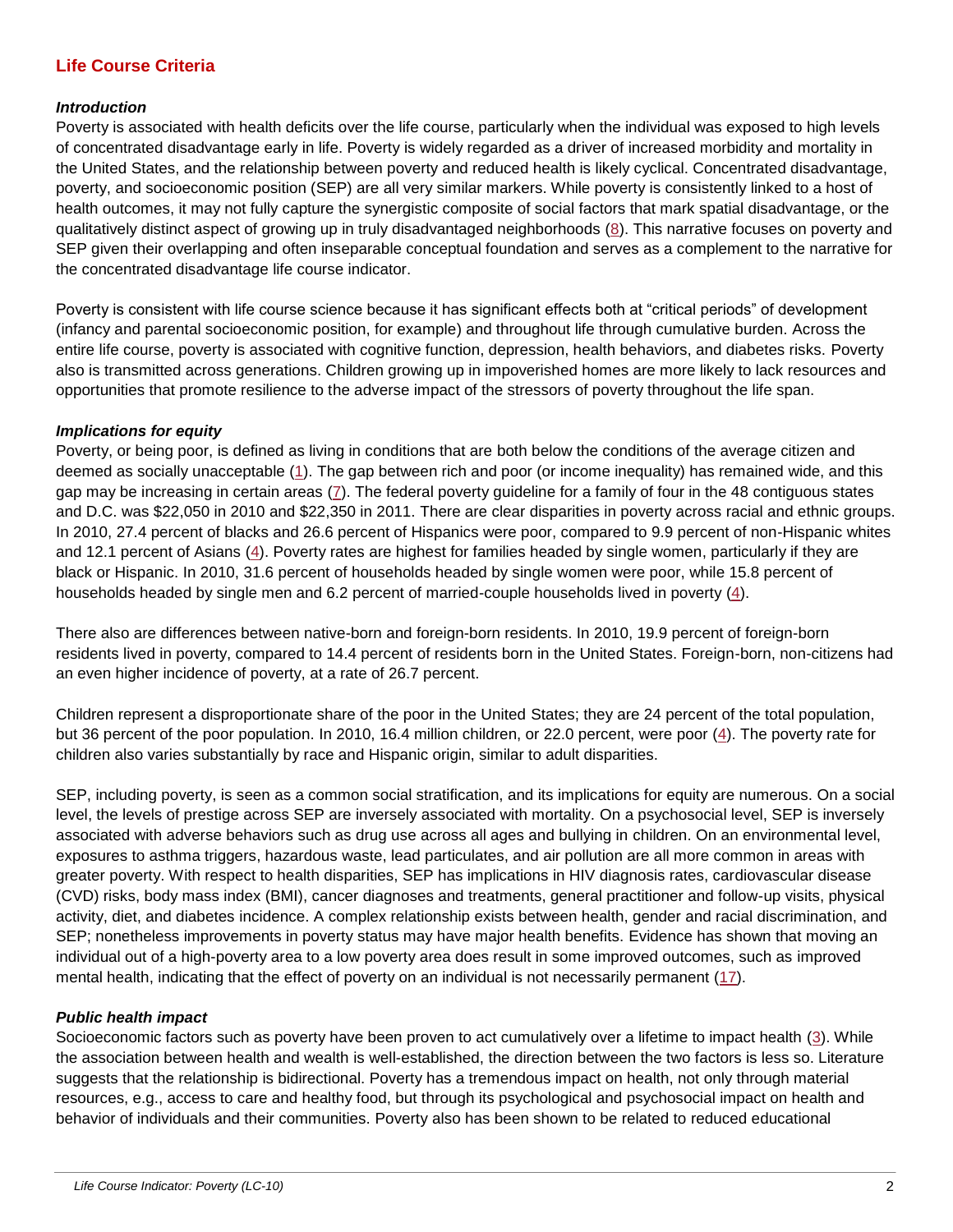attainment, meaning future earnings potential also is affected, which continues to deleteriously affect health and the health of communities as a whole.

High concentrations of poverty also have been shown to have increased high school drop-out rates, high rates of teen pregnancy, and higher rates of adolescent delinquency [\(9,](#page-4-6) [10\)](#page-4-7). More specifically, birth and early childhood outcomes, such as infant mortality, low birth weight, and child maltreatment have all been shown to increase among communities with poverty and concentrated disadvantage [\(9,](#page-4-6) [10\)](#page-4-7). Mental health has similarly been linked to poverty and concentrated disadvantage, as girls who grew up in communities with high levels of poverty have decreased mental health and show increased risk-taking behaviors [\(14\)](#page-4-8). These areas also show increased proliferation of food deserts, decreased social capital, and less recreational space. In older ages, the linkage between poverty and concentrated disadvantage and health is less clear, however evidence shows that higher levels of poverty result in lower self-rated health [\(15,](#page-4-9) [16\)](#page-4-10).

SEP is as much a health stratifier as a social one, and changes in SEP would greatly impact public health [\(13\)](#page-4-11). On an individual level, the impact of low SEP starts at the molecular level with inflammatory markers of chronic disease and moves into oral health, mental health, health behaviors like dietary patterns and early screenings, and chronic disease like diabetes, BMI, CVD, and cancer incidences. On a neighborhood level, low SEP is associated with differences in a range of outcomes and risk factors, from less frequent cancer screenings and physical activity, and more violence/victimization, to arthritis, depression and poor mental health, and overall morbidity and mortality. From a public health program perspective, educational attainment may affect receptivity to health interventions and messages, which in turn influence the ability to make healthy choices and practice healthy behaviors (20).

A positive and sustained change in this indicator, or a reduction in the percent of families living in the most extreme poverty (less than 100 percent of the FPL), would indicate that more families have access to basic resources (e.g. stable housing, food) to meet physiological needs and allow for their own satisfaction of self-actualization (among other human needs) to participate more fully as individuals within their communities. This is a critical component of not only improving the health status of the impoverished population but also educational attainment of individuals and the strength and wellbeing of the community in which they live.

#### *Leverage or realign resources*

Bollens (1997) identifies poverty and concentrated disadvantage as results of institutional discrimination ("institutional practices that create and reinforce oppressive systems of race relations whereby people and institutions engaging in discrimination adversely restrict, by judgment and action, the lives of those against whom they discriminate" (Krieger 2003) and individual prejudice, arguing that segregation concentrates poverty, particularly among metropolitan innercities[\(2\)](#page-4-12). In addressing concentrated poverty, he references the importance of public policy-makers, regional and city planners, and lawmakers at various levels (particularly at the regional level). Concentrated poverty can be addressed in two primary ways: via enrichment (or in-place), and integration (or mobility interventions). Enrichment consists largely of improvement of living and economic conditions through community development and revitalization programs, as well as educational improvements. Integration interventions, conversely, refer to moving concentrations of poor people to other areas, often suburbs, with better economic and social structures. Quilian (2012) similarly finds that there are three different types of segregation that affect concentrated disadvantage: racial segregation, poverty-status segregation within race, and segregation from high- and middle-income members of other racial groups [\(11\)](#page-4-13). To slow the cyclical relationship between poverty, education, and health and address poverty and segregation requires the purposeful engagement and leadership of key stakeholders to change the economic systems of their communities. Already mentioned are policymakers and regional and city planners, especially with regard to zoning; related entities could include housing agencies, local businesses, social services, and programs for job training, mental health and substance abuse, and reentry for previously incarcerated individuals.

Monitoring and reporting on poverty, its relationship to community well-being, and its relation to MCH outcomes will provide not only the opportunity to create new, non-traditional partnerships but will perhaps paint a clearer picture of MCH disparities within and across states in the United States. With the growing momentum for the life course approach, poverty is emerging as a root cause for health inequities and is raising the alarm for social and economic justice.

#### *Predict an individual's health and wellness and/or that of their offspring*

Poverty, especially when experienced at early ages, has been shown to be a reliable indicator of individual health. It sets a trajectory of exposure to heightened intra- and inter-personal physical, emotional, and mental stress, poor health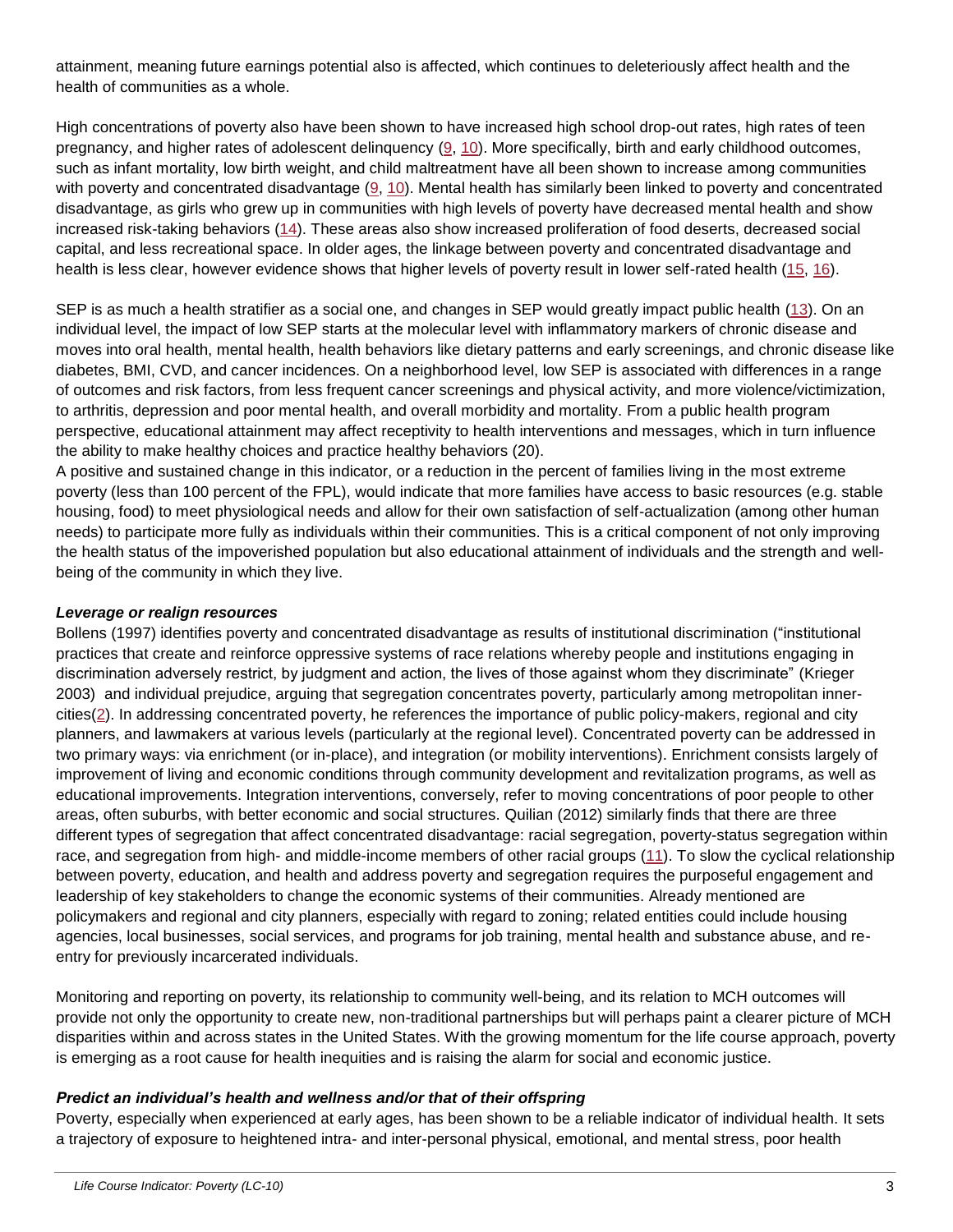behaviors, and unequal access to myriad services and supports that accumulate over time. When interacting with other socioeconomic and community factors, the cumulative impact greatly contributes to inequities both inside and outside of health. These inequities emerge as early as childhood and adolescence, in the form of lower school attainment or dropout, risk-taking behaviors, and delinquency. Individuals exposed to poverty experience higher CVD risks, tobacco use, and alcohol consumption as young adults. The increased exposure to risk factors and decreased exposure to protective factors contributes to poorer maternal health and birth outcomes, and this increased risk for poorer health of offspring, coupled with the likelihood that offspring will be born into poverty, further perpetuates the cycle. For example, children growing up in impoverished households are more likely to be exposed to physical hazards (e.g., air pollution, lead, violence, poor nutrition) as well as psychosocial hazards (e.g., unhealthy role models and norms, family conflict) [\(5\)](#page-4-14). This association with health remains consistent over the life span. A mother's SEP is associated with breastfeeding intention, maternal diet, and early childhood nutrition.

Later in life, individuals exposed to poverty in childhood have lower self-rated health and higher risks for CVD, and further, the association with poverty and mental health carry over into both adult SEP and health. As an adult, the later in life SEP changes for the worse, the more extreme the health effects. Poverty and SEP have associations with everything from spontaneous abortion and depression to diabetes and early morbidity and mortality. It is clear that experiencing poverty, particularly during critical and sensitive periods of the life course, will have an adverse impact on future health. This impact likely exists even if the effect is minimized by later life course events or removing the individual from a highly disadvantaged community.

## **Data Criteria**

#### *Data availability*

The American Community Survey (ACS) is an ongoing nationwide survey that collects and provides annual data on demographic, social, economic, and housing characteristics in the United States. The survey is administered by the U.S. Census Bureau, and it replaced the decennial census long form starting in 2010. The ACS is sampled each year, resulting in three million addresses selected and approximately two million final interviews. However, the sample drawn is substantially smaller than the one used for the previous Census long form; as a result, data must be pooled across years in order to provide reliable estimates for some geographic units. The ACS provides yearly estimates for all states, as well as all cities, counties, metropolitan areas, and population groups of 65,000 people or more. For smaller areas, multiple survey years are combined to obtain reliable estimates: three survey years in areas with 20,000 to 65,000 people, and five survey years in areas with fewer than 20,000 people. ACS data are released the year following the year in which they were collected, making the estimates extremely timely.

FactFinder provides tables by year, state and county, or data can be downloaded from an FTP (file transfer protocol) site. Data are available for all 51 jurisdictions (50 states and DC). Data also are available at county and in some cases subcounty levels (may require combining several years of data, especially for rural areas).

#### *Data quality*

Since the ACS is a sampled survey, there is uncertainty in the estimates. The Census Bureau takes steps to minimize the error associated with non-sampling error (reporting, coding, sampling frame, survey questionnaires, non-response, and interviewer bias) through the use of trained interviewers and careful review of all questionnaire design, sampling, and analytic steps. In addition, the Census Bureau began releasing margin of error data for ACS estimates starting in 2006; these estimates allow data users to calculate 90 percent confidence limits for all point estimates released from the ACS.

To account for the complex sampling design, the ACS employs an equally complex weighting scheme. The weighting process is well-documented in the survey methodology handbook, accessible on the web. Response rates for the ACS are calculated for housing units and group quarters (person). From 2000 to 2011, the housing unit response rate ranged from a low of 93.1 percent in 2004 to a high of 98 percent in 2009. Between 2006 and 2011, the group quarter response rate ranged from a low of 97.4 percent in 2006 to a high of 98 percent in 2008 and 2009.

The data quality is excellent. Sensitivity, specificity, predictive value positive and reliability will vary depending on the outcome. The challenge in calculating the percent of families living in poverty emerges in the calculation of poverty status. The Census Bureau does not take into account geographic variation in cost of living, nor some significant expenses such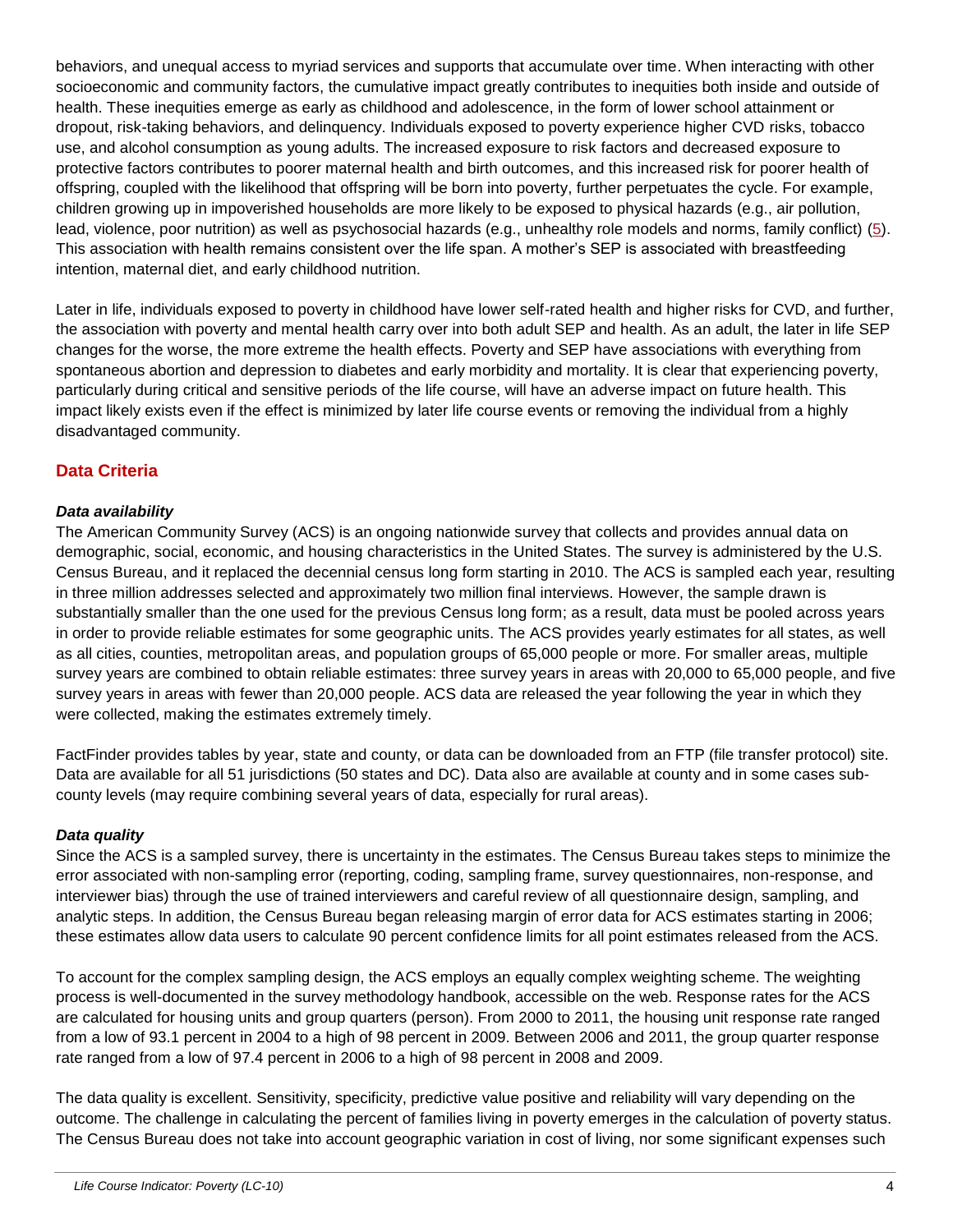as child care costs when assessing poverty status (18). It is for this reason that the indicator must be contextualized with the cost of living for the area under investigation.

#### *Simplicity of indicator*

This indicator is fairly easy to calculate because it is calculated by the U.S. Census. It does not require linkage on the part of the data user. Poverty thresholds are determined by household family size and age of members and do not change geographically. Thresholds are updated annually to account for inflation.

Poverty as an indicator can be calculated by accounting for total family income compared to the appropriate threshold for each family. If the family income is less than or equal to the poverty level, their income is considered as less than the threshold. However, if total family income is greater than the threshold, it does not constitute poverty.

Poverty = income/ (threshold income)\* 100. Then, if poverty ≤100, that family is 100 percent under the FPL.

This indicator is simple to explain. Its connection to health may be more difficult to communicate, however it can be achieved through the focal point of access. The most significant implication of poverty is access: health care, social services, resources, skills, work, education, technology, nutrition, and safety are all impacted by poverty status (19).

#### **References**

- <span id="page-4-1"></span>1. Oakes JM, Kaufman JS. Methods in social epidemiology: Jossey-Bass; 2006.
- <span id="page-4-12"></span>2. Bollens SA. Concentrated Poverty and Metropolitan Equity Strategies. Stanford Law & Policy Review 1997;8:11.
- <span id="page-4-5"></span>3. Smith GD. Lifetime socioeconomic position and mortality: Prospective observational study (vol 314, pg 547, 1997). British Medical Journal 1997;314(7086):1012-1012.
- <span id="page-4-3"></span>4. U.S. Bureau of the Census. Income, Poverty, and Health Insurance Coverage in the United States: 2010; 2010.
- <span id="page-4-14"></span>5. Braveman P. What is Health Equity: And How Does a Life-Course Approach Take Us Further Toward It? Maternal and Child Health Journal 2013:1-7.
- 6. Bureau USC. Current Population Survey: Definitions and explanations. In: U.S. Census Bureau, Population Division, Fertility & Family Statistics Branch; 2004.
- <span id="page-4-2"></span>7. Feachem RG. Poverty and inequity: a proper focus for the new century. Bulletin of the World Health Organization 2000;78(1):1-2.
- <span id="page-4-0"></span>8. Wilson WJ. The truly disadvantaged: The inner city, the underclass, and public policy: University of Chicago Press; 2012.
- <span id="page-4-6"></span>9. Brooksgunn J, Duncan GJ, Klebanov PK, Sealand N. Do Neighborhoods Influence Child and Adolescent Development. American Journal of Sociology 1993;99(2):353-395.
- <span id="page-4-7"></span>10. Sampson RJ, Morenoff JD, Gannon-Rowley T. Assessing "neighborhood effects": Social processes and new directions in research. Annual Review of Sociology 2002;28:443-478.
- <span id="page-4-13"></span>11. Quillian L. Segregation and Poverty Concentration: The Role of Three Segregations. American Sociological Review 2012;77(3):354-379.
- 12. Adler NE, Boyce T, Chesney MA, Cohen S, Folkman S, Kahn RL, et al. Socioeconomic status and health: the challenge of the gradient. American psychologist 1994;49(1):15.
- <span id="page-4-11"></span>13. Marmot M, Wilkinson R. Social determinants of health: Oxford University Press; 2009.
- <span id="page-4-8"></span>14. Leventhal T, Dupere V. Moving to Opportunity: does long-term exposure to 'low-poverty' neighborhoods make a difference for adolescents? Soc Sci Med 2011;73(5):737-43.
- <span id="page-4-9"></span>15. Wight RG, Cummings JR, Miller-Martinez D, Karlamangla AS, Seeman TE, Aneshensel CS. A multilevel analysis of urban neighborhood socioeconomic disadvantage and health in late life. Social Science & Medicine 2008;66(4):862-872.
- <span id="page-4-10"></span>16. Accountability USG. Poverty in America: Economic Research Shows Adverse Impacts on Health Status and Other Social Conditions as well as the Economic Growth Rate; 2011 January 1, 2011.
- <span id="page-4-4"></span>17. King J, Liebman J, Katz L, Sanbonmatsu L. Moving to opportunity and tranquility: neighborhood effects on adult economic self-sufficiency and health from a randomized housing voucher experiment; 2004.